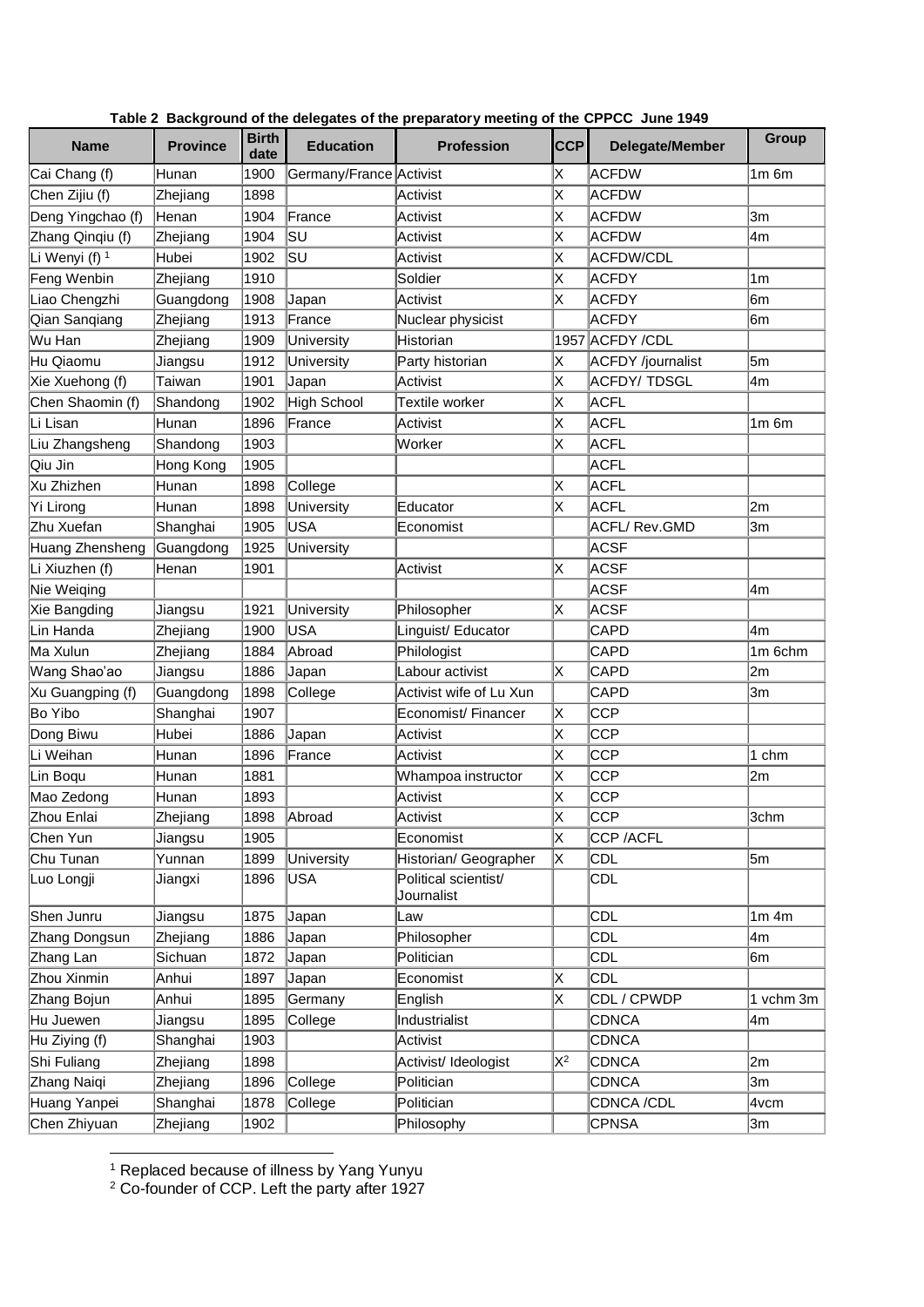| <b>Name</b>               | <b>Province</b> | <b>Birth</b><br>date | <b>Education</b> | <b>Profession</b>     | <b>CCP</b> | Delegate/Member                | Group            |
|---------------------------|-----------------|----------------------|------------------|-----------------------|------------|--------------------------------|------------------|
| Cao Mengjun (f)           | Hunan           | 1903                 | University       | Activist/ Educator    | $X^3$      | CPNSA / CDL/ACFDW              | 1 <sub>m</sub>   |
| Hu Yuzhi                  | Zhejiang        | 1896                 | Abroad SU        | Journalist            | X          | CPNSA /CDL                     | 5m               |
| Shi Liang (f)             | Jiangsu         | 1900                 | University       | Lawyer                |            | CPNSA /CDL                     | 2m               |
| Li Zhangda                | Guangdong       | 1890                 |                  | Security              |            | CPNSA /Rev.GMD/CDL             | l4m              |
| Guo Guanjie               | Guangdong       | 1894                 | <b>France</b>    | Economist/Law         |            | <b>CPWDP</b>                   |                  |
| Ji Fang                   | Jiangsu         | 1890                 | Mil. Academy     | Soldier               |            | <b>CPWDP</b>                   | 3m               |
| Peng Zemin                | Malaysia        | 1877                 |                  | Activist              |            | <b>CPWDP</b>                   | 1 <sub>m</sub>   |
| Han Zhao'e                | Shaanxi         | 1891                 |                  |                       |            | CPWDP/CDL                      | 4m               |
| Qiu Zhe                   | Fujian          | 1885                 | Japan            | Activist/ Educator    |            | CPWDP/CDL                      |                  |
| Shen Yanbing<br>(Mao Dun) | Zhejiang        | 1896                 |                  | Writer                | ΙX         | Cultural                       |                  |
| Ouyang Yuqian             | Hunan           | 1908                 |                  | Dramatist             |            | Cultural                       | 6m               |
| <b>Tian Han</b>           | Hunan           | 1898                 | Japan            | Composer              |            | Cultural                       | 6m               |
| Cai Tingkai               | Guangdong       | 1892                 |                  | Soldier               |            | DF GMD                         | 1m               |
| Chen Cisheng              | Guangxi         | 1900                 | Japan            | Culture/ Educator     |            | 1952 DF GMD                    |                  |
| Jiang Guangnai            | Guangdong       | 1878                 |                  | Soldier               | X          | DF GMD                         | 2m <sub>5m</sub> |
| Li Minxin                 | Guangdong       | 1890                 |                  | Soldier               |            | DF GMD                         |                  |
| Ye Shengtao               | Jiangsu         | 1894                 |                  | Writer                |            | Education worker/capd          |                  |
| Lin Liru                  | Guangdong       | 1889                 | Japan            | Educator              |            | <b>Educational worker</b>      | 4m               |
| Liu Yuhou                 | Shaanxi         | 1908                 |                  | Farmer                |            | <b>Farmers liberated areas</b> |                  |
| Shi Zhenming              |                 |                      |                  | Farmer                |            | <b>Farmers liberated areas</b> |                  |
| Yang Gengtian             | Hebei           | 1913                 |                  | Farmer                | ΙX         | <b>Farmers liberated areas</b> |                  |
| Zhang Ye                  | Shanxi          | 1907                 |                  | Farmer                | X          | Farmers liberated areas        |                  |
| Zhang Zhenduo             | Zhejiang        | 1908                 |                  | Farmer                |            | <b>Farmers liberated areas</b> |                  |
| Zhang Zhenfeng            |                 |                      |                  | Farmer                |            | <b>Farmers liberated areas</b> |                  |
| Zhu Fusheng               | Shandong        | 1906                 |                  | Farmer                | IX.        | <b>Farmers liberated areas</b> | 1 <sub>m</sub>   |
| Li Xiuzhen (f)            | Henan           | 1901                 |                  | Farmer                |            | <b>Farmers liberated areas</b> |                  |
| Chen Shutong              | Zhejiang        | 1876                 | Japan            | Industrialist/ Banker |            | Industrialist                  | 1 <sub>m</sub>   |
| Sheng Pihua               | Zhejiang        | 1882                 |                  | Entrepreneur          |            | Industrialist                  |                  |
| Wu Gengmei                | Jiangsu         | 1906                 |                  | Industrialist         |            | industrialist                  |                  |
| Bao Dasan                 | Zhejiang        | 1884                 | Japan            | Industrialist         |            | Industrialist /CDNCA           |                  |
| Li Zhuchen                | Hunan           | 1881                 |                  | Industrialist         |            | Industrialist /CDNCA           |                  |
| Yu Huancheng              | Zhejiang        | 1881                 |                  | Industrialist         |            | Industrialist/CDNCA            | $2m$ 4m          |
| Zhang Gangbo              | Zhejiang        | 1885                 | Japan            | Banker                |            | Industrialist/CDNCA            |                  |
| Xu Deheng                 | Jiangxi         | 1890                 | France           | Sociologist           |            | Jiu San                        | 1m 3vchm         |
| Tian Bao                  | Sichuan         | 1917                 |                  | Tibet/ Activist       | Χ          | minorities                     |                  |
| Ulanhu                    | Inner Mon.      | 1904                 | lsu              | Mongol/ Soldier       | Χ          | minorities                     |                  |
| Yang Jingren              | Gansu           | 1918                 |                  | Hui/ Activist         | Χ          | minorities                     | 3m               |
| Zhang Chong               | Yunnan          | 1900                 | Military         | Yi/ Soldier           | X          | minorities                     |                  |
| Zhu Zaoguan               | Hunan           | 1903                 | Military         | Miao/ Soldier         | Χ          | minorities                     |                  |
| Zhu Dehai                 | Jilin           | 1911                 |                  | Korean/ Soldier       | X          | minorities /ACFL               | 4m               |
| Ceng Shaolun              | Hunan           | 1899                 | Chemist          | <b>Scientist</b>      |            | Natural Scientist              |                  |
| Liang Xi                  | Zhejiang        | 1883                 |                  | Scientist             |            | Natural scientist/Jiu San      |                  |
| Fu Dingyi                 | Hunan           | 1879                 |                  | Educator              |            | Non Party Dem                  | 2m               |
| Guo Moro                  | Sichuan         | 1892                 | Japan            | Poet                  | X          | Non Party Dem                  | 5chm 6m          |
| Hong Shen                 | Jiangsu         | 1894                 |                  | Author                |            | Non Party Dem                  | 5m               |
| Li Da                     | Shaanxi         | 1905                 | Abroad           | Sociologist           | X          | Non Party Dem                  | 3m               |
| Ma Yinchu                 | Zhejiang        | 1882                 | USA              | Economist             |            | Non Party Dem                  | $1m$ 6 $m$       |

<sup>&</sup>lt;sup>3</sup> Probably secret member CCP married with Wang Kunlun see below